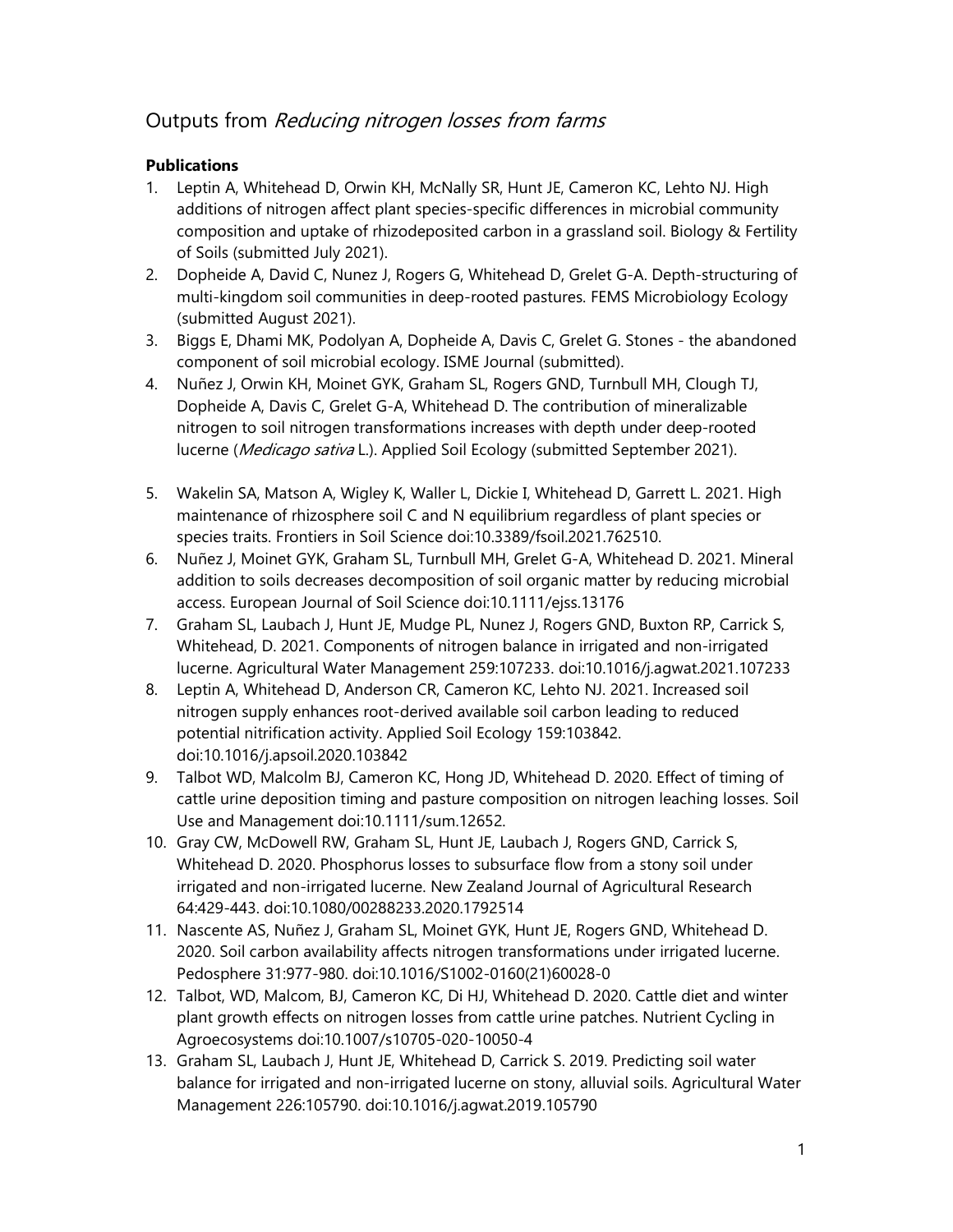- 14. Laubach J, Hunt JE, Graham SL, Buxton RP, Rogers GND, Mudge PL, Carrick S, Whitehead D. 2019. Irrigation increases forage production of newly established lucerne but enhances net ecosystem carbon losses. Science of the Total Environment 689:921-936. doi:10.1016/j.scitotenv.2019.06.407
- 15. Wakelin S, Maclean P, Cave V, Zhou J, Grelet G, Whitehead D. 2019. Characterising the soil ecosystem phenotype associated with relatively low nitrate-N concentrations. Applied Soil Ecology 142:189-198. doi:10.1016/j.apsoil.2019.04.012
- 16. Talbot WD, Cameron KC, Di HJ, Malcolm BJ, Whitehead D. 2019. Effects of adding readily available carbon to soil on nitrogen losses from cattle urine patches. New Zealand Journal of Agricultural Research. doi:10.1080/00288233.2019.1581237

#### Publications in preparation

- 17. Malcolm BJ, Talbot WD, Cameron KC, Hong JD. Rhizosphere nitrogen and carbon dynamics in urine-treated soil as affected by crop species and soluble carbon addition. In preparation for submission to New Zealand Journal of Agricultural Research
- 18. Sharp J, McNally S, Graham S, Chicota R, Whitehead D. Balancing the trade-offs of increased dry matter production and environmental impact: a case-study of contrasting management on a free draining soil. In preparation for *Science of the Total Environment*
- 19. Dopheide A, Wakelin SA, Talbot WD, Davis C, Whitehead D, Grelet G-A. Microbial taxonomy and functional change in response to carbohydrate inputs under high nitrogen conditions. In preparation for submission to FEMS Microbiology Ecology
- 20. Matunga H, Haremata G, Chakraborty R, Matunga H. Restoring the Mauri. The Mauriora Systems framework, as a methodology for facilitating the exercise of kaitiakitanga across land based production contexts. In preparation for submission to MAI Journal: A New Zealand Journal of Indigenous Scholarship

#### Articles in end user magazines

- 1. Dopheide A 2021. Soil biota in productive landscapes: improving our understanding. Pūtaiao Manaaki Whenua Science Summary, Issue 5, p14, 2 March 2021. 2020https://www.landcareresearch.co.nz/news/soil-biota-in-productive-landscapesimproving-our-understanding/
- 2. Graham S, Hunt J, Laubach J, Rogers G, Whitehead D. 2020 Lysimeter research identifying management practices to reduce nitrogen leaching. Soil Horizons Issue 30, October 2020, Manaaki Whenua – Landcare Research. https://www.landcareresearch.co.nz/publications/soil-horizons/soil-horizonsarticles/lysimeter-research-identifying-management-practices-to-reduce-nitrogenleaching/
- 3. Ashley Dene as OzFlux site of the month. Article in TERN newsletter, October 2020 https://www.tern.org.au/site-of-the-month-ashley-dene/
- 4. Video presentation to APEC-GRA Virtual Farm Tour working with MPI and RAMP Productions. Filming at Leeston Farm and Ashley Dene, January 2021 2021 Virtual New Zealand Farmer Study Tour Reducing while producing: Innovate - YouTube
- 5. Programme website https://www.landcareresearch.co.nz/discover-ourresearch/projects/reducing-nitrogen-losses-from-farms/